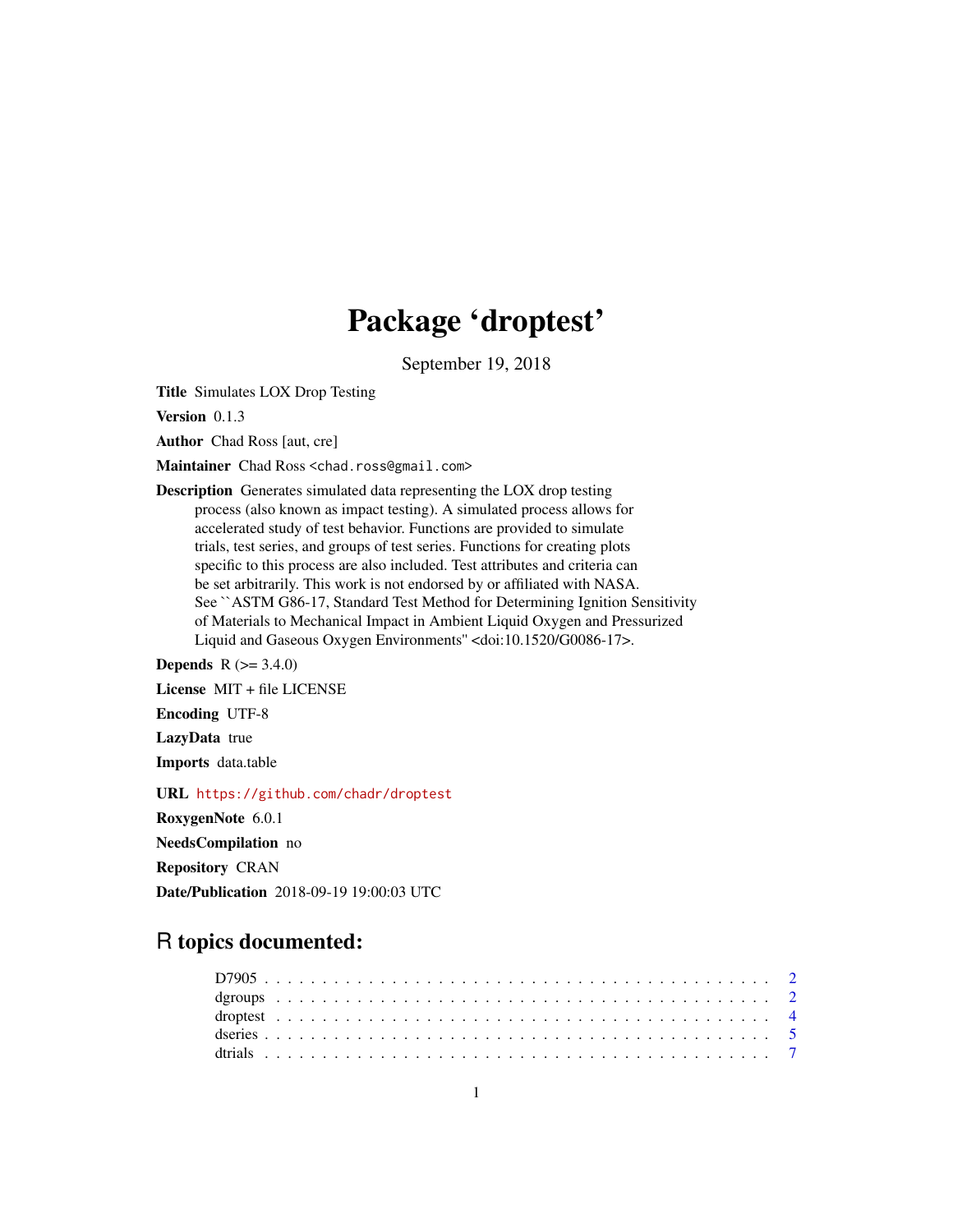#### <span id="page-1-0"></span>2 dgroups and the control of the control of the control of the control of the control of the control of the control of the control of the control of the control of the control of the control of the control of the control o

| Index |  |  |  |  |  |  |  |  |  |  |  |  |  |  |  |  |  |  |  | 12 |
|-------|--|--|--|--|--|--|--|--|--|--|--|--|--|--|--|--|--|--|--|----|
|       |  |  |  |  |  |  |  |  |  |  |  |  |  |  |  |  |  |  |  |    |
|       |  |  |  |  |  |  |  |  |  |  |  |  |  |  |  |  |  |  |  |    |
|       |  |  |  |  |  |  |  |  |  |  |  |  |  |  |  |  |  |  |  |    |
|       |  |  |  |  |  |  |  |  |  |  |  |  |  |  |  |  |  |  |  |    |

<span id="page-1-2"></span>D7905 *Historical Data*

#### Description

Historical drop test data where testers did not immediately terminate testing. Useful for comparing modern test methods and simulation output.

#### Usage

data("D7905")

#### Format

A data frame with 10 observations on the following 2 variables.

P a numeric vector

SD a numeric vector

#### Source

NASA Technical Note NASA-TN D-7905. (1970) Written by J. B. Gayle. [https://ntrs.nasa.](https://ntrs.nasa.gov/archive/nasa/casi.ntrs.nasa.gov/19750014413.pdf) [gov/archive/nasa/casi.ntrs.nasa.gov/19750014413.pdf](https://ntrs.nasa.gov/archive/nasa/casi.ntrs.nasa.gov/19750014413.pdf)

#### Examples

data(D7905)

<span id="page-1-1"></span>dgroups *Generates groups of simulated test series.*

#### Description

dgroups returns a collection test series organized into groups. Each batch of test series are identified with a group number. Test parameters will be uniform within each group.

#### Usage

```
dgroups(num.groups = NULL, probs = NULL, ...)
```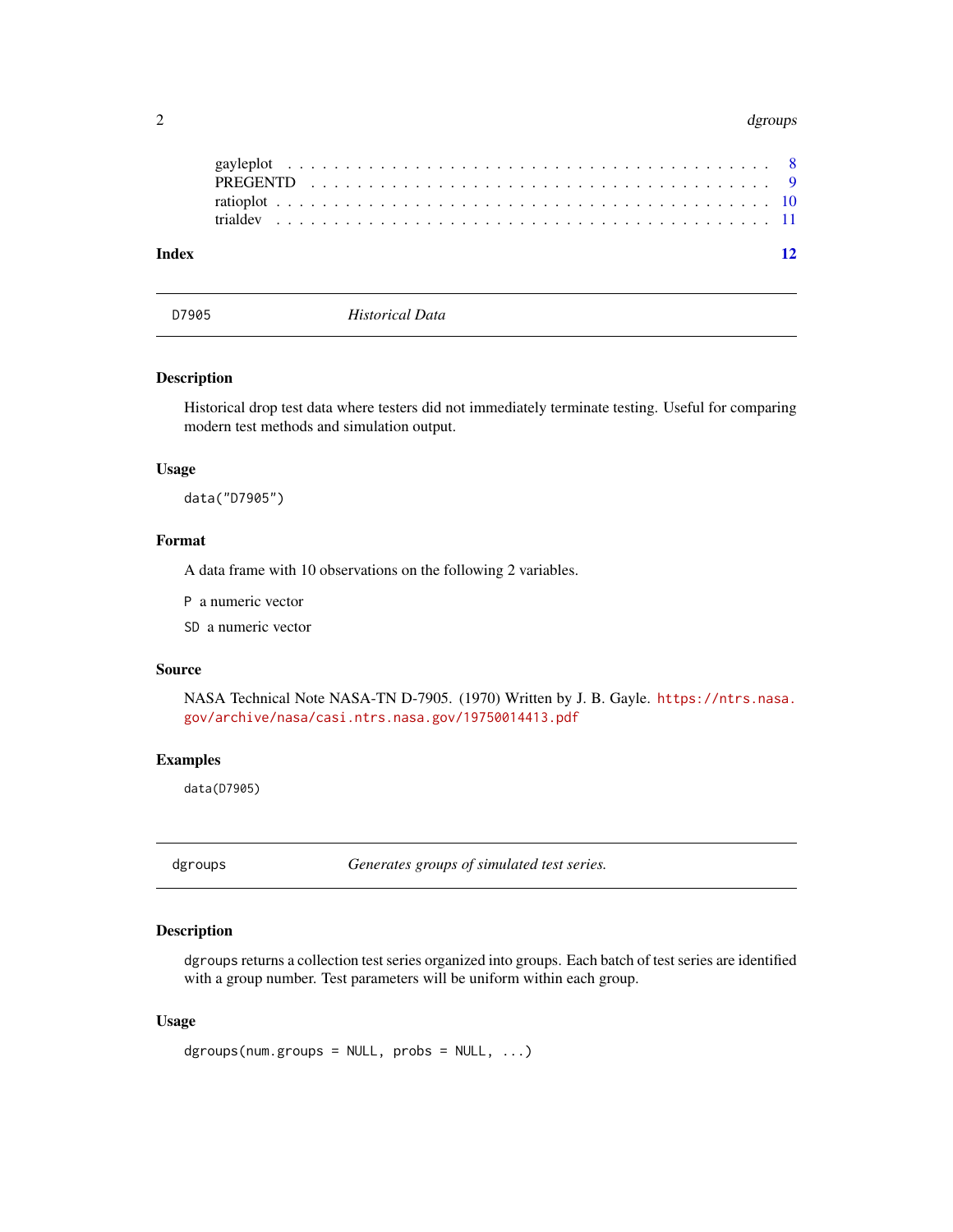#### <span id="page-2-0"></span>dgroups 3 and 3 and 3 and 3 and 3 and 3 and 3 and 3 and 3 and 3 and 3 and 3 and 3 and 3 and 3 and 3 and 3 and 3 and 3 and 3 and 3 and 3 and 3 and 3 and 3 and 3 and 3 and 3 and 3 and 3 and 3 and 3 and 3 and 3 and 3 and 3 an

#### **Arguments**

| num.groups        | Integer. Specifies how many groups of drop tests to simulate.                                              |
|-------------------|------------------------------------------------------------------------------------------------------------|
| probs             | Vector. Specifies probabilities of q used for each group. Vector length must<br>equal value of num.groups. |
| $\cdot\cdot\cdot$ | Passes values to dseries.                                                                                  |

#### Value

Data table of groups where each group consists of multiple drop tests. Consisting of the following elements:

- F\_CRITERIA The failure criteria specified.
- REACT The total number of simulated reactions (failures).
- NON\_REACT The total number of simulated non-reactions (successes).
- TRIALS The number of simulated trials performed until failure condition met.
- MAX\_TRIALS The maximum number of simulated trials to perform as specified.
- PCT\_REACT The percent of simulated trials that yielded a reaction (failure).
- Q The probability of failure (reaction) as specified.
- P The probability of success (non-reaction).
- RESULT Whether the simulated test series as a whole failed or passed based on the failure criteria specified.
- GROUP Denotes the group of simulated test series.

#### Author(s)

Chad Ross <chad.ross@gmail.com>

#### See Also

[dseries](#page-4-1) [dtrials](#page-6-1) [droptest](#page-3-1)

```
dgroups(num.groups = 2, probs = c(0.01, 0.2), num.series = 5)
dgroups(num.groups = 2, probs = c(0.01, 0.2), num.series = 5, max.trials = 60)
dgroups(num.groups = 2, probs = c(0.01, 0.2), num.series = 5, fail.criteria = 2)
dgroups(num.groups = 5, probs = seq(0.01, 0.05, by = 0.01), num.series = 2)
```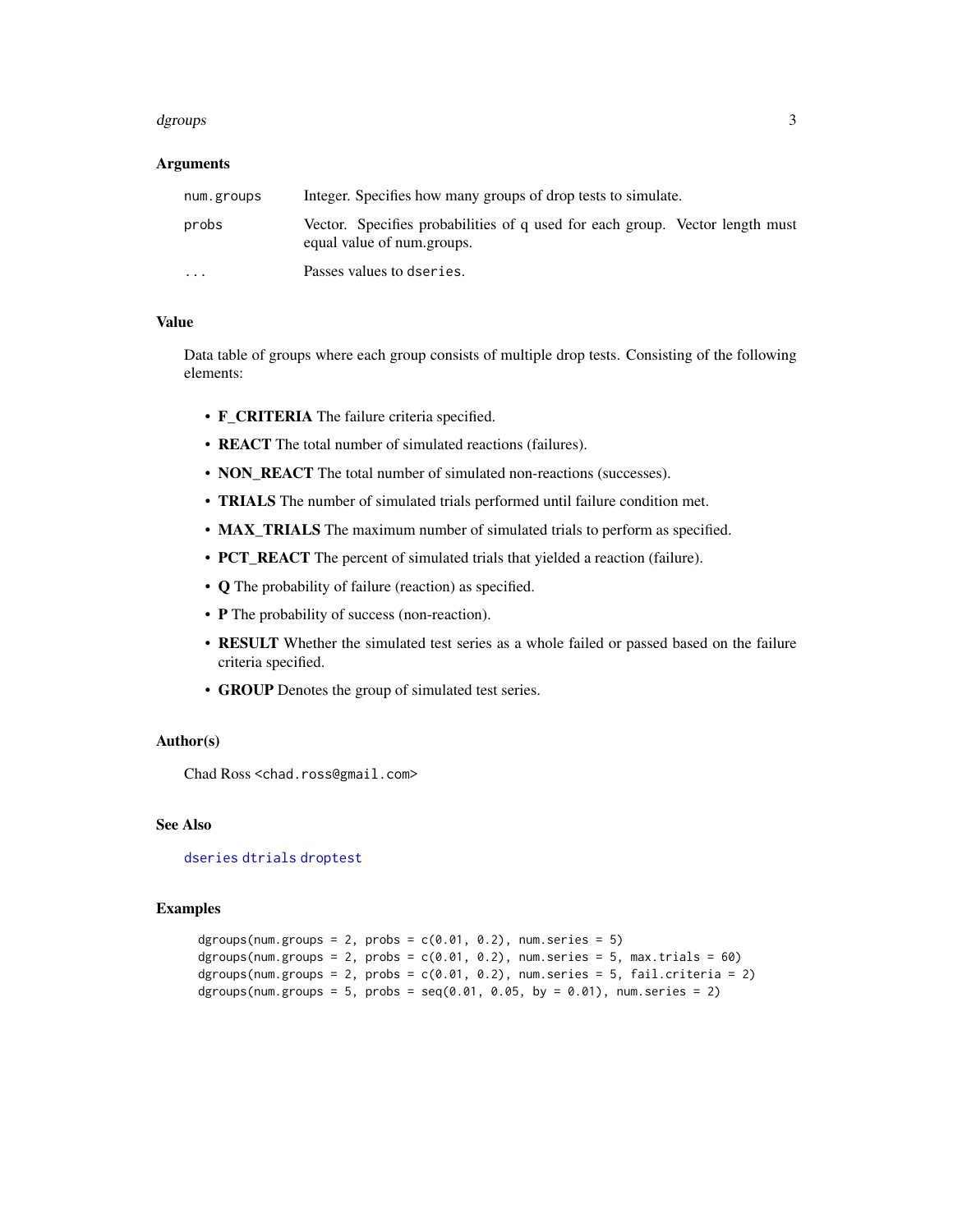<span id="page-3-1"></span><span id="page-3-0"></span>Generates simulated data representing the LOX drop testing process (also known as impact testing). Drop testing is expensive, time consuming, and notoriously difficult to analyze. A simulated process allows for accelerated study of test behavior.

#### Details

Functions are provided to simulate trials, test series, and groups of test series. Functions for creating plots specific to this process are also included. Test attributes and criteria can be set arbitrarily. This work is not endorsed by or affiliated with NASA.

Drop testing – sometimes called impact testing – is used to evaluate if a material will interact with liquid oxygen (LOX). The material is exposed to the LOX and an impactor is dropped onto the sample. Each drop is a bernoulli trial where a reaction is a failure and a non-reaction is a success. The specified number of trials – until failure – completes one test.

While fundamentally a binomial process, drop testing – performed by the military and NASA – yields results that are difficult to analyze. Numerous tech briefs and standards have attempted to address the problem (see below for more information). Testing stops immediately once the failure condition is reached. If the failure condition occurs on drop one or two – depending on the failure criteria – then the test returns only one or two result values. Alternatively, if a material passes, or if the failure condition occurs on the last trial, then the test returns as many result values as trials.

Simulation can be used to examine the behavior of this test procedure.

Inspired by NASA Technical Note "Computer Simulation of Threshold Sensitivity Determinations" (NASA-TN-D-7663). Gayle (1974). [https://ntrs.nasa.gov/archive/nasa/casi.ntrs.nasa.](https://ntrs.nasa.gov/archive/nasa/casi.ntrs.nasa.gov/19750004618.pdf) [gov/19750004618.pdf](https://ntrs.nasa.gov/archive/nasa/casi.ntrs.nasa.gov/19750004618.pdf)

#### **Definitions**

- Trial: A simulated bernoulli trial that represents one drop of the impactor onto a material sample. Hence a trial is also referred to as a drop. Where q is the probability of failure. A reaction is recorded as a failure. Where p is the probability of success. A non-reaction is recorded as a success. Where  $p = 1 - q$ . See [https://en.wikipedia.org/wiki/Bernoulli\\_trial](https://en.wikipedia.org/wiki/Bernoulli_trial)
- Drop Test: A collection of simulated trials (drops) generated with equal parameters (q, number of trials, failure criteria, etc). When the failure criteria is reached the test is immediately terminated and no more trials are completed. The sooner a test reaches the failure criteria the less total trials for that particular test. A test with no failures will always contain the maximum number of trials as defined in the function parameters.
- Test Series: A collection of simulated drop tests. A group number can be attached to the drop tests in a test series (optional).
- Groups: A collection of multiple simulated test series. Each batch of test series are identified with a group number. Within each group test parameters will be identical.
- Trial Deviation: The average distance from q for the total percent of reactions (failures).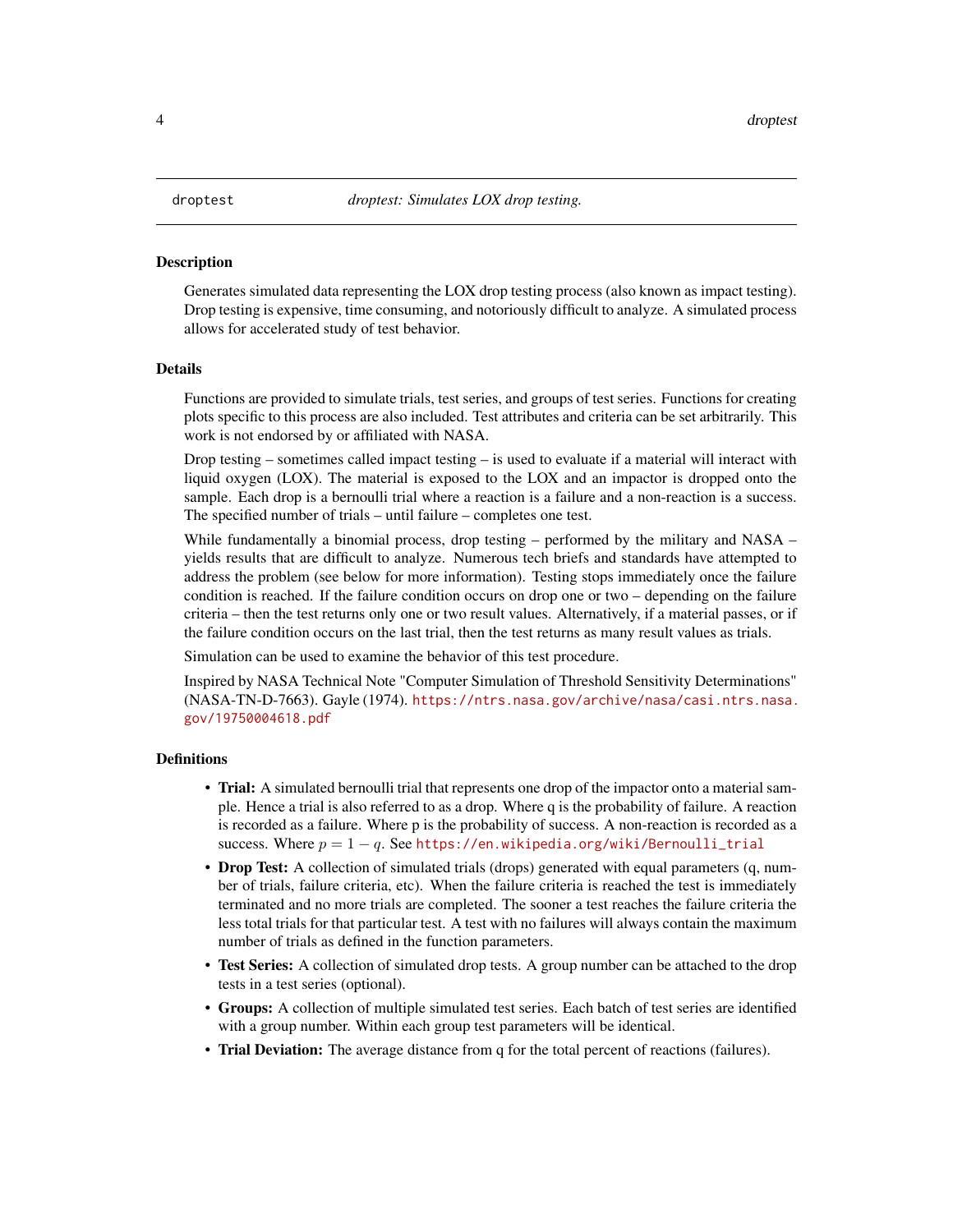#### <span id="page-4-0"></span>dseries 5 and 5 and 5 and 5 and 6 and 6 and 6 and 6 and 6 and 6 and 6 and 6 and 6 and 6 and 6 and 6 and 6 and 6 and 6 and 6 and 6 and 6 and 6 and 6 and 6 and 6 and 6 and 6 and 6 and 6 and 6 and 6 and 6 and 6 and 6 and 6 an

#### Author(s)

Chad Ross <chad.ross@gmail.com>

#### References

Pass/Fail criteria and number of observations required have been defined in the following standards:

- NASA-STD-6001B [https://spaceflightsystems.grc.nasa.gov/SpaceDOC\\_II/Standar](https://spaceflightsystems.grc.nasa.gov/SpaceDOC_II/Standards/documents/NASA-STD-6001B-1.pdf)ds/ [documents/NASA-STD-6001B-1.pdf](https://spaceflightsystems.grc.nasa.gov/SpaceDOC_II/Standards/documents/NASA-STD-6001B-1.pdf)
- ASTM D2512 <https://www.astm.org/Standards/D2512.htm>
- ASTM G86-17 <https://www.astm.org/Standards/G86.htm>

Note: This package is not constrained by any standard. Arbitrary test criteria and observations can be specified for maximum flexibility.

For more information on drop testing:

- "An Instrument for Determination of Impact Sensitivity of Materials in Contact with Liquid Oxygen" (AB6002-EB). Lucas (1960). [https://www.astm.org/DIGITAL\\_LIBRARY/STP/](https://www.astm.org/DIGITAL_LIBRARY/STP/MMR/PAGES/AB6002-EB.htm) [MMR/PAGES/AB6002-EB.htm](https://www.astm.org/DIGITAL_LIBRARY/STP/MMR/PAGES/AB6002-EB.htm)
- "Reproducibility of Liquid Oxygen Impact Test Results" (NASA-TN-D-7905). Gayle (1970). <https://ntrs.nasa.gov/archive/nasa/casi.ntrs.nasa.gov/19750014413.pdf>
- "Lox/Gox Mechanical Impact Tester Assessment" (TM-74106). Bransford, Bryan, Frye, Stohler (1980). [https://ntrs.nasa.gov/archive/nasa/casi.ntrs.nasa.gov/198000069](https://ntrs.nasa.gov/archive/nasa/casi.ntrs.nasa.gov/19800006920.pdf)20. [pdf](https://ntrs.nasa.gov/archive/nasa/casi.ntrs.nasa.gov/19800006920.pdf)

Note: This work is not endorsed by or affiliated with NASA. Released under MIT license.

#### See Also

[dtrials](#page-6-1) [dseries](#page-4-1) [dgroups](#page-1-1) [trialdev](#page-10-1) [gayleplot](#page-7-1) [ratioplot](#page-9-1) [D7905](#page-1-2) [PREGENTD](#page-8-1)

<span id="page-4-1"></span>dseries *Completes multiple series of simulated drop tests.*

#### **Description**

dseries returns a series of simulated drop tests. Where each test consists of trials (drops).

#### Usage

```
dseries(num.series, tag.group = FALSE, group = 0, ...)
```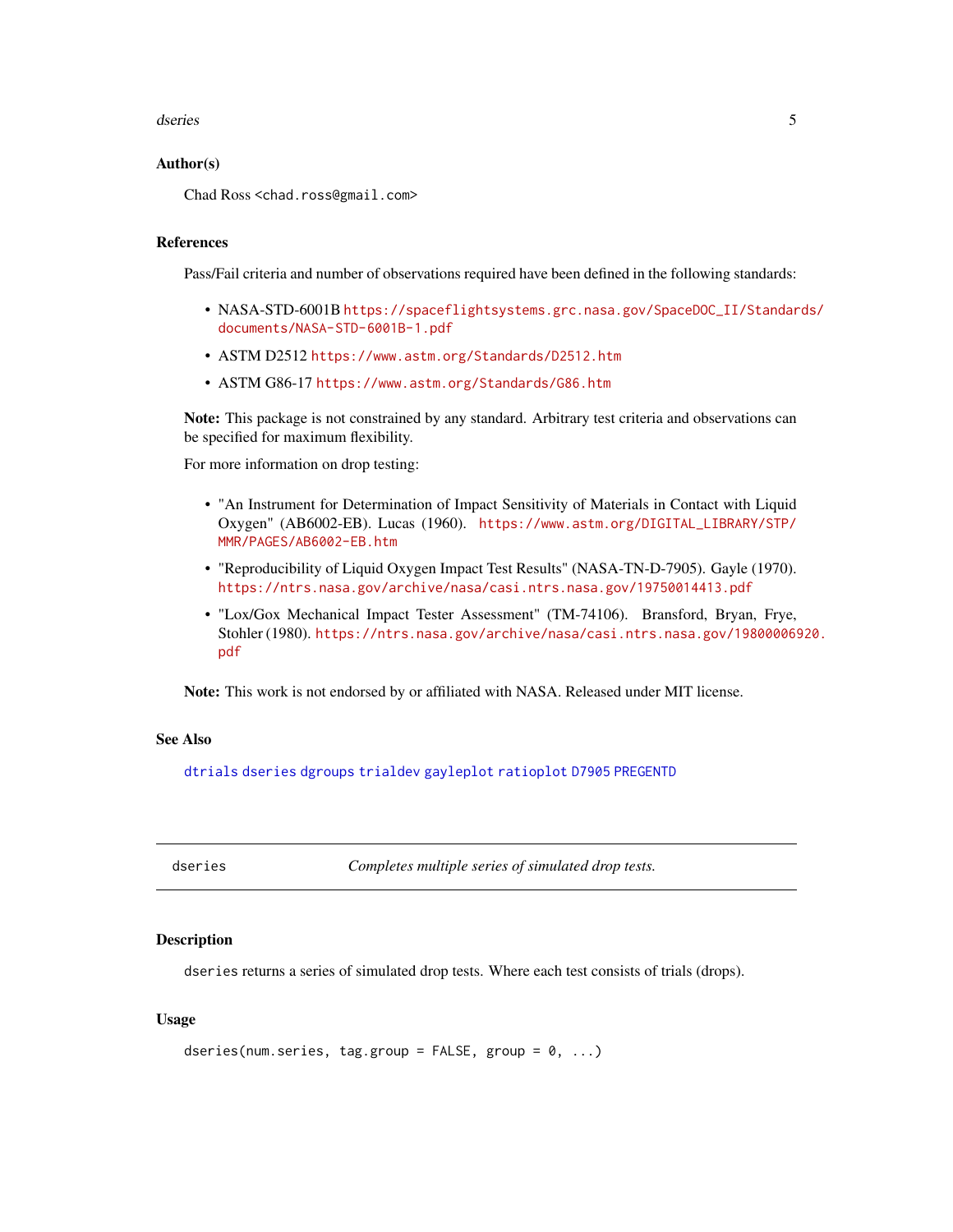#### <span id="page-5-0"></span>**Arguments**

| num.series | Integer. Specifies how many series of drop tests to simulate.                                                                    |
|------------|----------------------------------------------------------------------------------------------------------------------------------|
| tag.group  | Logical. If TRUE, group number is included in output data table. Default is<br>FALSE.                                            |
| group      | Integer. Assigns a group number to each simulated drop test within the same<br>series. Only if tag. group is TRUE. Default is 0. |
| .          | Passes q, max. trials, fail. criteria, and fail. criteria to dtrials. All<br>are optional except q.                              |

#### Value

Data table of multiple simulated drop tests. Each row of the data.table represents one simulated drop test. Containing the following elements:

- F\_CRITERIA The failure criteria specified.
- REACT The total number of simulated reactions (failures).
- NON\_REACT The total number of simulated non-reactions (successes).
- TRIALS The number of simulated trials performed until failure condition met.
- MAX\_TRIALS The maximum number of simulated trials to perform as specified.
- PCT\_REACT The the percent of simulated trials that yielded a reaction (failure).
- Q The probability of failure (reaction) as specified.
- P The probability of success (non-reaction).
- RESULT Whether the simulated test series as a whole failed or passed based on the failure criteria specified.

#### Author(s)

Chad Ross <chad.ross@gmail.com>

#### See Also

#### [dtrials](#page-6-1) [droptest](#page-3-1)

```
dseries(num.series = 5, q = 0.05)
dseries(num.series = 5, q = 0.05, max.trials = 60)
dseries(num.series = 5, q = 0.05, max.trials = 60, fail.criteria = 2)
```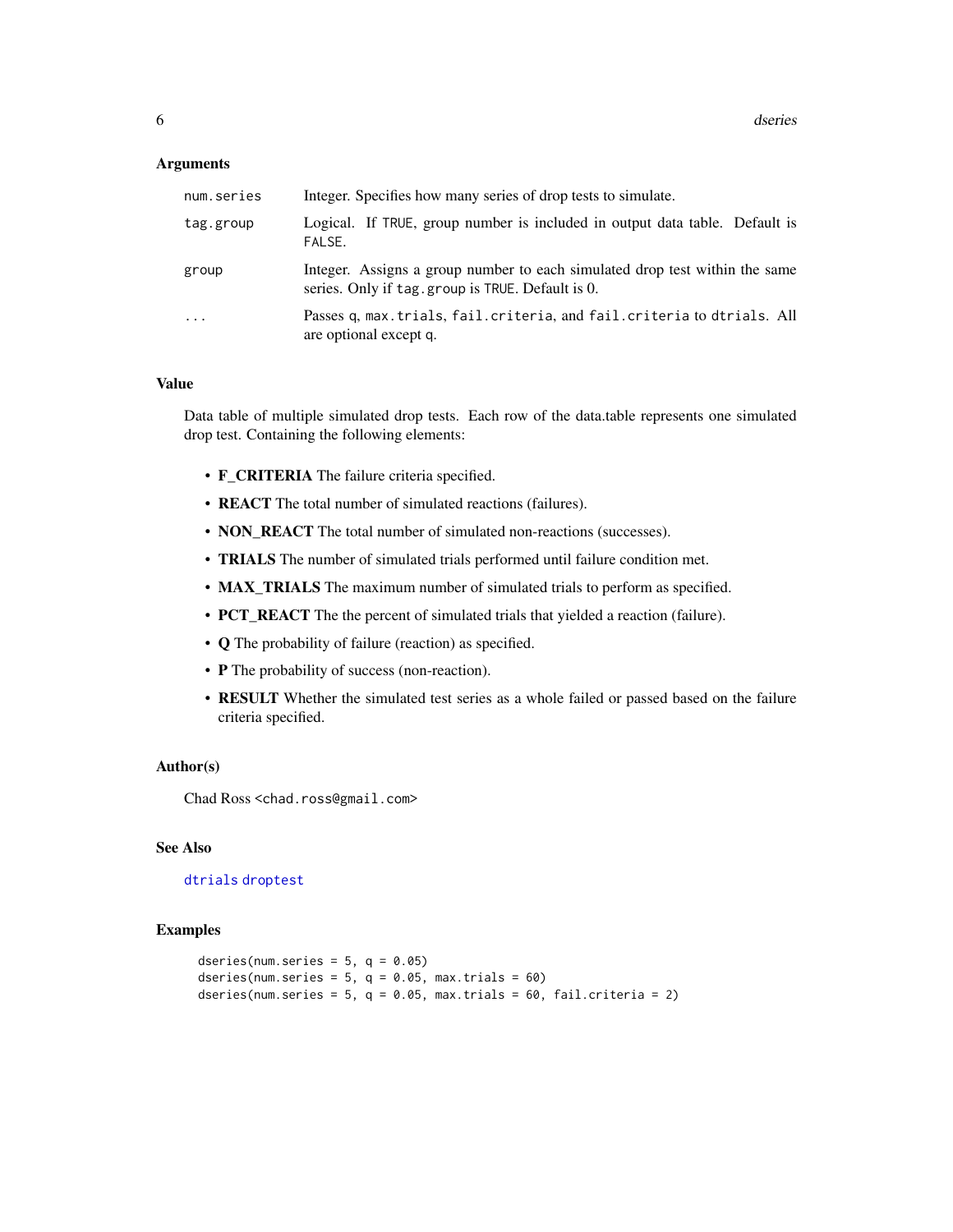<span id="page-6-1"></span><span id="page-6-0"></span>

dtrials returns simulated bernoulli trials (drops) that compose one drop test.

#### Usage

```
dtrials(q, max.trials = 20, fail.criteria = 1,
 data.structure = "data.table")
```
#### Arguments

| q             | Integer. Specifies the probability that a reaction occurs. A reaction is interpreted<br>as a failure therfore q is the probability of failure for the bernoulli trials. Proba-<br>bility of success would be $p = 1 - q$ . See https://en.wikipedia.org/wiki/<br>Bernoulli_trial |
|---------------|----------------------------------------------------------------------------------------------------------------------------------------------------------------------------------------------------------------------------------------------------------------------------------|
| max.trials    | Integer. The maximum number of bernoulli trials to perform, where each trial<br>represents one drop of the impactor onto a sample. Trials performed will always<br>be less than or equal to max. trials. Default is 20.                                                          |
| fail.criteria | Integer. Specifies number of reactions (failures) that can occur before an entire<br>test is considered a failure. Must be less than or equal to max. trials. Default<br>is $1$ .                                                                                                |
|               | data, structure Instructs function to return result as a data, table or list. Default is data, table.                                                                                                                                                                            |
|               | <b>Note:</b> Other functions in this package only work with data tables. List is an<br>option strictly for future flexibility.                                                                                                                                                   |

#### Value

A data table or list. Containing the following elements:

- F\_CRITERIA The failure criteria specified.
- REACT The total number of simulated reactions (failures).
- NON\_REACT The total number of simulated non-reactions (successes).
- TRIALS The number of simulated trials performed until the failure condition was met.
- **MAX\_TRIALS** The maximum number of simulated trials specified.
- PCT\_REACT The percent of simulated trials that yielded a reaction (failure).
- Q The probability of failure (reaction) as specified.
- P The probability of success (non-reaction).
- RESULT Whether the simulated test series as a whole failed or passed based on the failure criteria specified.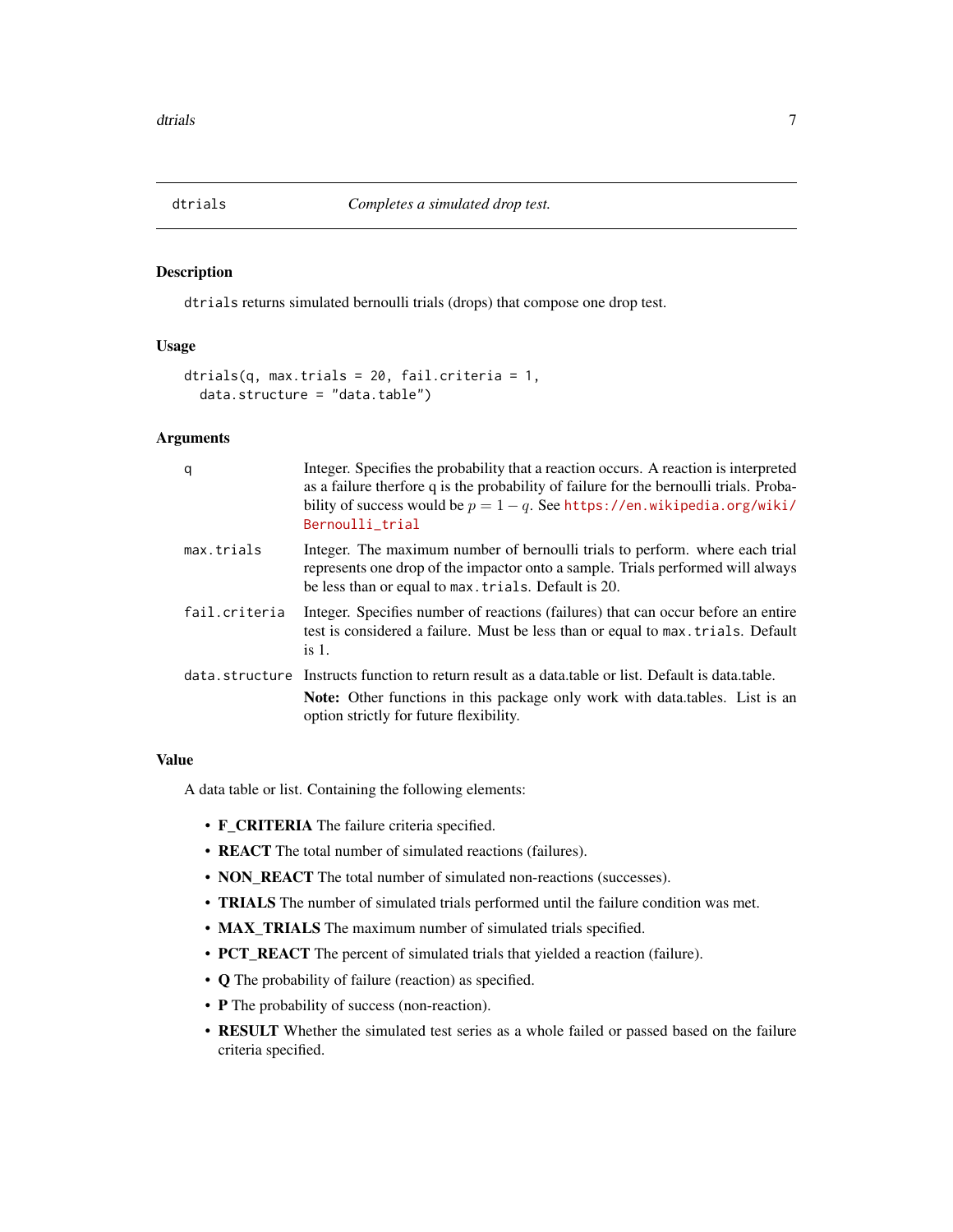#### <span id="page-7-0"></span>Author(s)

Chad Ross <chad.ross@gmail.com>

#### See Also

[droptest](#page-3-1)

#### Examples

```
dtrials(0.05)
dtrials(0.05, max.trials = 60)
dtrials(0.05, fail.criteria = 2)
dtrials(0.05, max.trials = 60, fail.criteria = 2)
dtrials(0.05, data.structure = "list")
```
<span id="page-7-1"></span>gayleplot *Plot of std deviation percent, vs probability of reaction percent.*

#### Description

gayleplot Creates plot similar to the one seen in NASA Technical Note NASA-TN-D-7905. (1970) Written by J. B. Gayle. The namesake of this function. [https://ntrs.nasa.gov/archive/](https://ntrs.nasa.gov/archive/nasa/casi.ntrs.nasa.gov/19750014413.pdf) [nasa/casi.ntrs.nasa.gov/19750014413.pdf](https://ntrs.nasa.gov/archive/nasa/casi.ntrs.nasa.gov/19750014413.pdf)

#### Usage

 $gayleplot(simq = seq(0.01, 0.5, by = 0.05), ...)$ 

#### Arguments

| sima    | Vector. Probabilities of failure $(q)$ to use for simulated trials. Defaults to range |
|---------|---------------------------------------------------------------------------------------|
|         | of $q = 0.01$ to $q = 0.5$ in 0.05 steps.                                             |
| $\cdot$ | Passes values to dgroups.                                                             |

#### Details

Plots historical standard deviations ( mid-test – against binomial process. Also plots standard deviations ( from simulation using modern procedure.

Shows how historical data follows a binomial process, but simulated data produced using modern procedure does not.

#### Value

none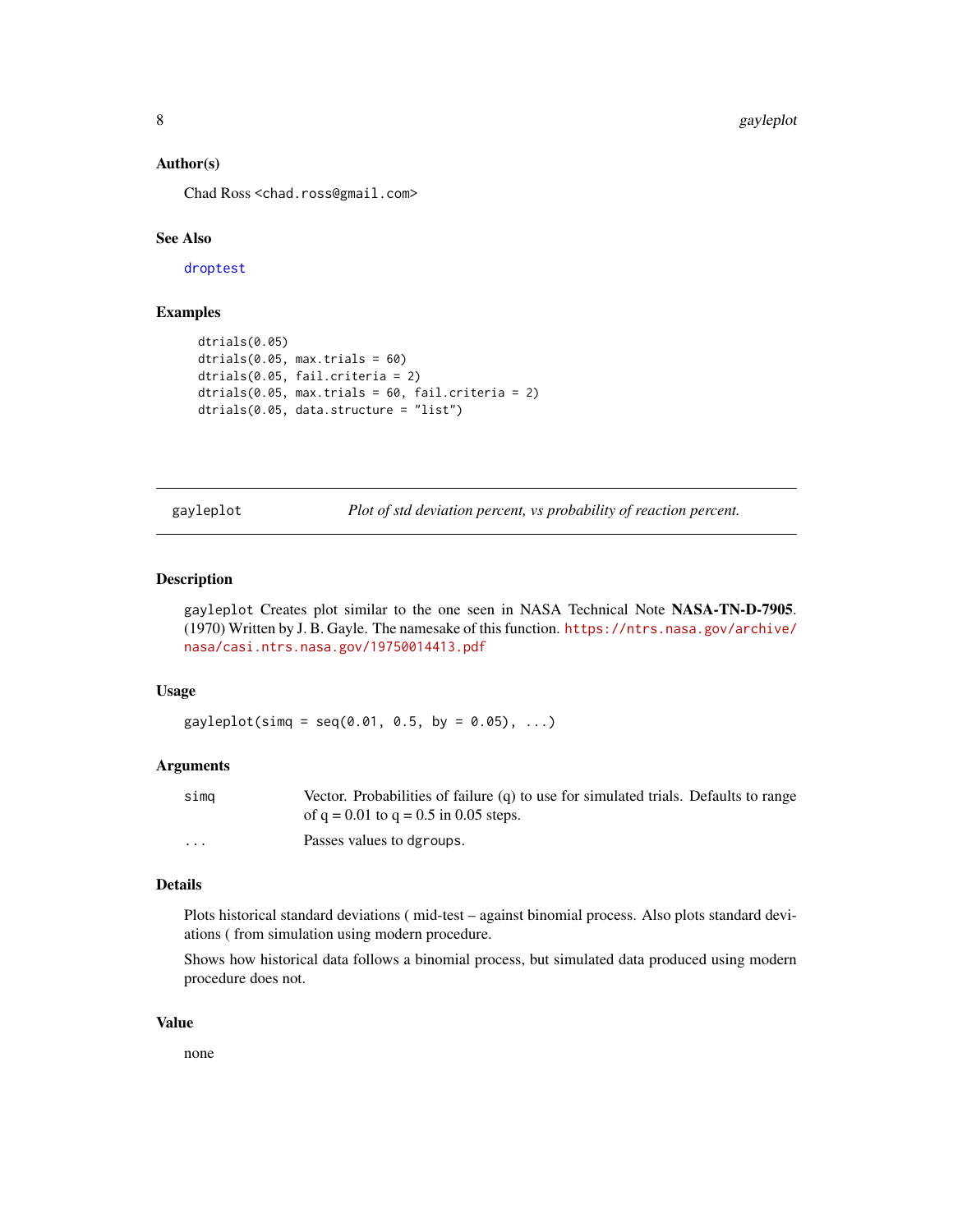#### <span id="page-8-0"></span>PREGENTD 9

#### Author(s)

Chad Ross <chad.ross@gmail.com>

#### See Also

[dgroups](#page-1-1) [dseries](#page-4-1) [dtrials](#page-6-1) [droptest](#page-3-1)

#### Examples

```
# recommended to use num.series value greater than or equal to 1000.
gayleplot(num.series = 100)
gayleplot(num.series = 100, \, \text{simq} = \text{seq}(0.01, 0.05, \, \text{by} = 0.01))
```
<span id="page-8-1"></span>PREGENTD *Trial Deviation for Pre-Generated Data*

#### Description

Output of trialdev() on a large pre-generated dataset.

Original dataset represents fifty levels of q where each level has 100,000 simulated test series. For a total of 5,000,000 simulated tests.

#### Usage

data("PREGENTD")

#### Format

A data frame with 50 observations of 4 variables.

#### See Also

[dseries](#page-4-1) [dgroups](#page-1-1)

### Examples

data(PREGENTD)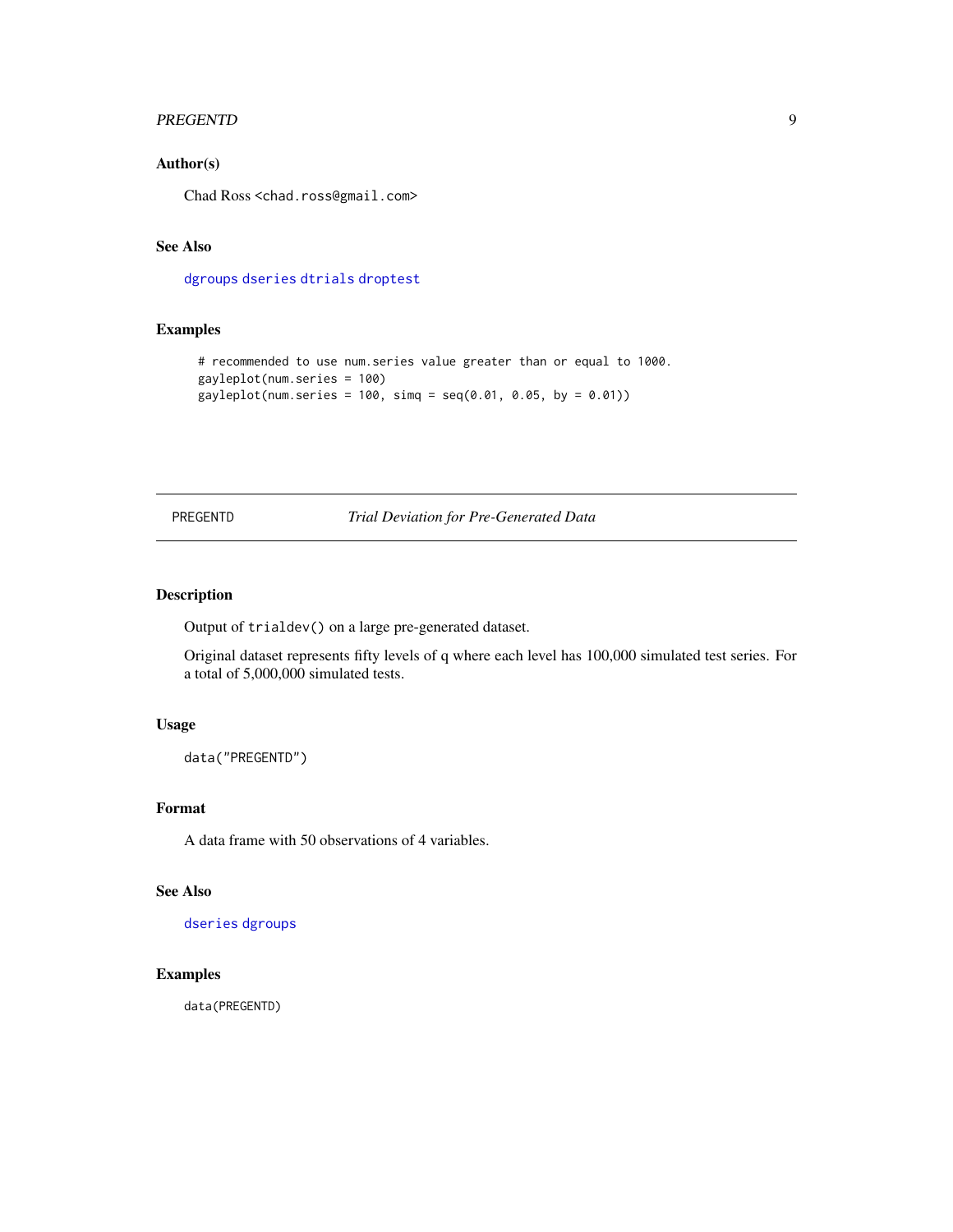ratioplot Creates plot of pass/fail ratio for repeated test series. By simulated probability of reaction.

#### Usage

```
ratioplot(simg = seq(0.01, 0.2, by = 0.01), colors = c("RED", "GREEN"), ...)
```
#### Arguments

| simq                    | Vector. Probabilities of failure $(q)$ to use for simulated trials. Defaults to range<br>of $q = 0.01$ to $q = 0.5$ in 0.05 steps. |
|-------------------------|------------------------------------------------------------------------------------------------------------------------------------|
| colors                  | Vector. Passes color options to barplot. Defaults to red and green.                                                                |
| $\cdot$ $\cdot$ $\cdot$ | Passes values to dgroups.                                                                                                          |

#### Value

none

#### Author(s)

Chad Ross <chad.ross@gmail.com>

#### See Also

[dgroups](#page-1-1) [dseries](#page-4-1) [dtrials](#page-6-1) [droptest](#page-3-1)

```
# recommended to use num.series value greater than or equal to 1000.
ratioplot(simq = seq(0.01, 0.20, by = 0.01), num.series = 100)
ratioplot(simq = seq(0.01, 0.20, by = 0.01), num.series = 100,
         colors = c("BLUE", "BLACK"))
```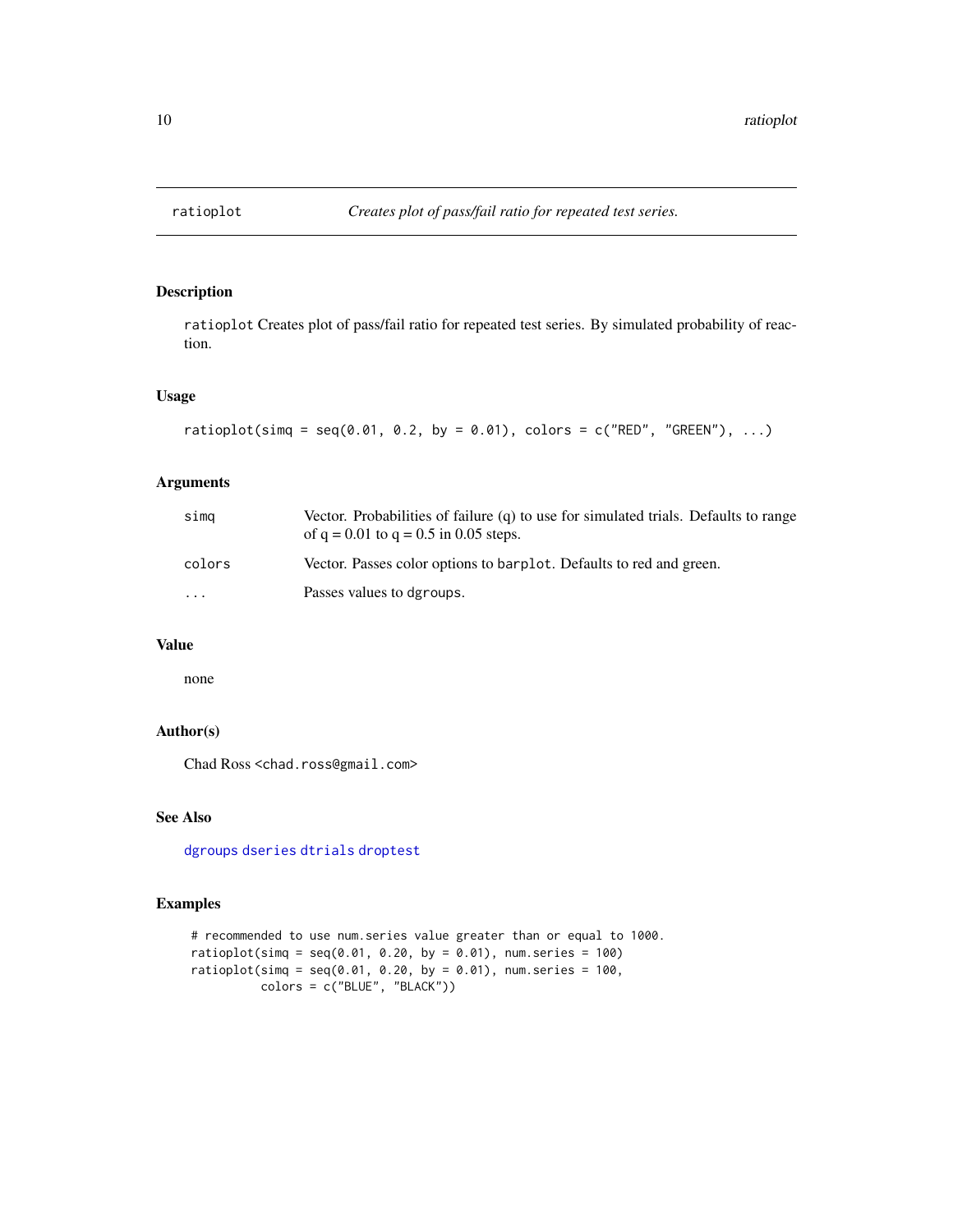<span id="page-10-1"></span><span id="page-10-0"></span>

trialdev creates a data.table with the average distances from q for the total percent of reactions (failures).

#### Usage

```
trialdev(sim.values)
```
#### Arguments

sim. values Data table. Data table produced by droptest::dtrials, droptest::dseries, or droptest::dgroups.

#### Value

Data table of q, p, trial deviation, and average total trials per test. Aggregated by q.

- Q The probability of failure (reaction) as specified.
- P The probability of success (non-reaction).
- TRIAL\_DEV The average distance from q for the total percent of reactions (failures).
- AVG\_TRIALS The average number of simulated trials reached for each q.

#### Author(s)

Chad Ross <chad.ross@gmail.com>

#### See Also

[dtrials](#page-6-1) [dseries](#page-4-1) [dgroups](#page-1-1) [droptest](#page-3-1)

```
trialdev(dtrials(q = 0.05, max.trials = 60, fail.criteria = 2))
```